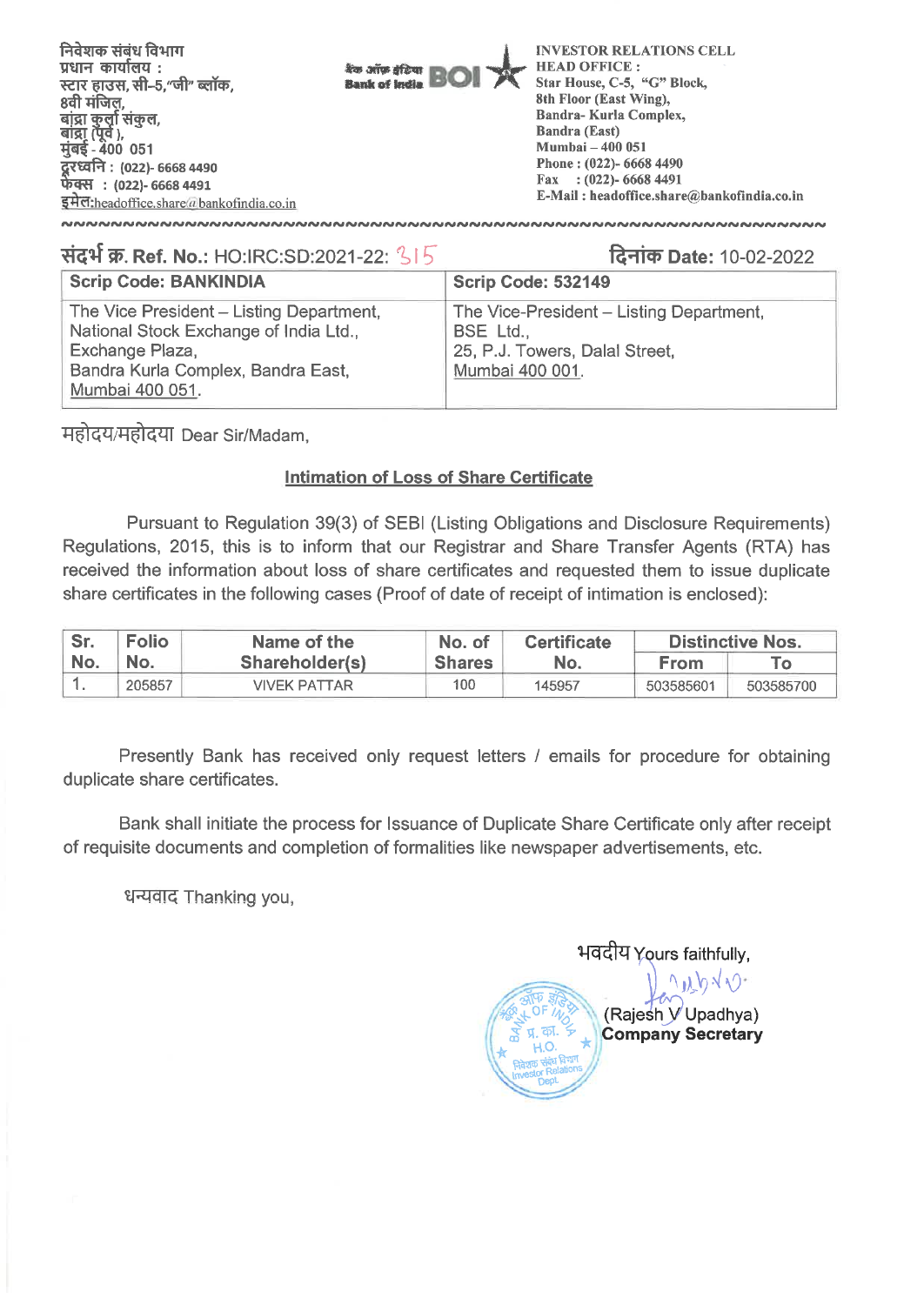## **Subhankar Das**

| From:               | bssduplicate@bigshareonline.com                                                               |
|---------------------|-----------------------------------------------------------------------------------------------|
| Sent:               | 09 February 2022 15:03                                                                        |
| To:                 | Rajesh Venkataraj Upadhya; Investor Relations Department                                      |
| Cc:                 | ganesh@biqshareonline.com; jibu@biqshareonline.com;                                           |
|                     | bhagwan@bigshareonline.com; Bssduplicate@Bigshareonline.Com                                   |
| Subject:            | Duplicate Share Intimations Received On : 20220209 BANK OF INDIA - EQUITY Folio<br>no: 205857 |
| <b>Attachments:</b> | 560797.pdf                                                                                    |

| CAUTION: This email originated from a source outside Bank of India. Do not click |  |  |  |  |  |  |  |
|----------------------------------------------------------------------------------|--|--|--|--|--|--|--|
| on links or open attachments unless you recognize the sender and you know the    |  |  |  |  |  |  |  |
| content is safe                                                                  |  |  |  |  |  |  |  |

#### Dear Sir/Ma'am,

Please be informed that in terms of the provisions of the SEBI (LODR) Regulations, 2015, the Company is required to submit information regarding loss of share certificates and issue of duplicate certificates, to the stock exchange within two days of its getting information. Further, the said intimation has to be filed only through the mode of NEAPS filing for NSE and on listing.bseindia.com for BSE and not via hard copy submission.

Accordingly, we are sharing herewith the receipt of the following request for loss of share certificate of the Company by shareholders, to enable you to comply with the said regulatory requirement within the timelines prescribed.

| Client Name            |        | Cert. No   Dist. No From   Dist. NO. To   Folio No. |           |        | l Quantitv | Name         | JH | JH 2 |
|------------------------|--------|-----------------------------------------------------|-----------|--------|------------|--------------|----|------|
| BANK OF INDIA - EQUITY | 145957 | 503585601                                           | 503585700 | 205857 | 100        | VIVEK PATTAR |    |      |

Should you have any queries in respect of the aforesaid instruction kindly revert back.

Regards,

Bigshare Services Pvt. Ltd.